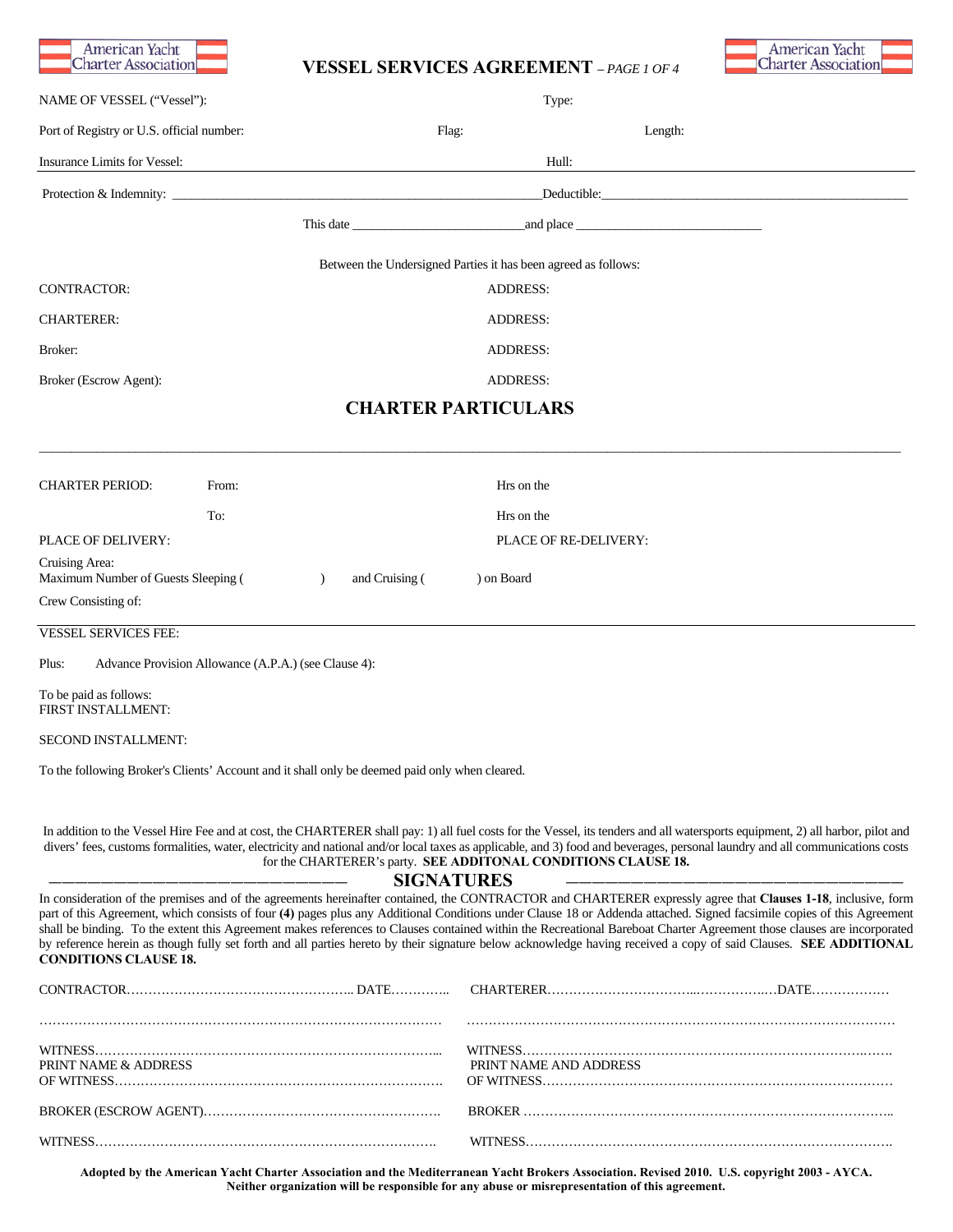- **A.** The CHARTERER hereby retains the CONTRACTOR to be the competent Captain, or to supply a competent Captain of the Vessel for the duration of the Charter Period.
- **B.** The CONTRACTOR agrees to furnish a crew as specified in this Agreement for the management, operation and navigation of the Vessel for the duration of the Charter Period. The Captain and Crew shall be properly uniformed throughout the Charter Period. The CHARTERER shall furnish, at the CHARTERER's expense, quarters and food for the Captain and Crew.
- **C.** The Captain and Crew shall not use or possess illegal drugs or firearms on board the Vessel and shall conduct themselves in an orderly and sober manner.
- **D.** Upon the earlier of termination of the Charter or upon payment of the Vessel Service Fees to the Captain and crew it shall be the CONTRACTOR's responsibility to secure from the Crew a receipt acknowledging payment and from each Crew Member, a waiver of any and all rights to any maritime liens for wages with respect to the Charter.

## **CLAUSE 2. Independent Contractor Status.**

- **A.** The CONTRACTOR and the CHARTERER expressly intend that the relationship created between them by this Agreement is that of independent contractor. Any employee, agent, servant, Captain or Crew of the CONTRACTOR shall not be deemed to be the employee, agent, servant, Captain or Crew of the CHARTERER.
- **B.** CONTRACTOR shall be solely responsible for workman's compensation and any compensation that might be required under the Jones Act, for any and all of its employees, agents, servants, captain or Crew Member, and agrees to hold CHARTERER harmless and to indemnify him for and against any loss, cost, or expense, including, but not limited to, court costs and attorneys fees arising out of and / or with respect to any injury or death to any employee, agent, servant, captain or crew of the CONTRACTOR, or to any third party except as may result from the gross negligence or willful misconduct of the CHARTERER or his Guests.
- **C.** CONTRACTOR further agrees to hold CHARTERER harmless and indemnify CHARTERER for and against loss, cost and/or expense, including but not limited to, court costs and attorneys fees arising from any violation of any laws, negligence by any of the employees, agents, servants, Captain or Crew, and arising from property damage to the Vessel, its equipment contents, or to personal property of third parties, not limited to the Vessel, its equipment and contents, that may occur during the Charter Period, except as may result from the gross negligence or willful misconduct of the CHARTERER.
- **D.** The CONTRACTOR assumes full responsibility for the payment of all assessments, employment taxes, or contributions, whether state or federal as to all of its employees, agents, servants, Captain or Crew engaged in the performance of work under the Agreement to pay any and all gross receipts or assessments of whatever nature or kind levied or assessed as a consequence of the work performed or on the compensation to be paid under this Agreement and to file any applicable documents required by the laws of any governmental administrative agency.

## **CLAUSE 3. Captain's Authority.**

- **A.** The CONTRACTOR shall ensure that the Captain shows the CHARTERER the same attention as if the CHARTERER were the OWNER. The Captain shall comply with all reasonable orders given to him by the CHARTERER regarding the management, operation and movement of the Vessel, wind, weather, and other circumstances permitting. The Captain shall not, however, be bound to comply with any order which, in the reasonable opinion of the Captain, might result in the Vessel moving to any port or place that is not safe and proper for her to be in, or might result in the CHARTERER failing to re-deliver the Vessel upon the expiration of the Charter Period, or would, in the reasonable opinion of the Captain, cause a breach of Clause 13 of the Recreational Bareboat Charter Agreement.
- **B.** With particular regard to the use of watersports equipment, as defined in Clause 16 of the Recreational Bareboat Charter Agreement the Captain shall have the authority to exclude the CHARTERER or any or all of the CHARTERER'S Guests from use of any particular watersports equipment if, in the Captain's reasonable opinion, they are not licensed if required, not competent, are unsafe, are behaving in an irresponsible manner, or are failing to show due concern for other persons when operating this equipment.
- **C**. The Captain should immediately notify the Broker and Broker (Escrow Agent) of any breakdowns, disablements, crew changes, accidents, or other significant incidents that occur during the Charter Period.

## **CLAUSE 4. Operating Costs.**

- **A.** The CHARTERER shall be responsible for the operating costs, as specified under "CHARTER PARTICULARS (ON PAGE ONE) & CLAUSE 18 (ON PAGE FOUR) of this Agreement, for the entire Charter Period for the CHARTERER and the CHARTERER's Guests. Having paid the Advance Provisioning Allowance ("A.P.A.") via the Broker's Account, and as required by this Agreement, the CHARTERER shall be periodically advised by the Captain as to the disbursement of the A.P.A. If the balance remaining becomes insufficient in the light of current expenditure, the CHARTERER shall pay to the Captain a sufficient sum to maintain an adequate credit balance. The Captain shall exercise due diligence in the expenditure of the A.P.A.
- **B.** Prior to disembarkation at the end of the Charter Period, the Captain shall present to the CHARTERER a detailed account of expenditure with as many supporting receipts as possible, and the CHARTERER shall pay to the Captain the balance of the expenses, or the Captain shall repay to the CHARTERER any balance overpaid, whichever the case may be.

Please Initial: Owner: Charterer: **Revised 2010**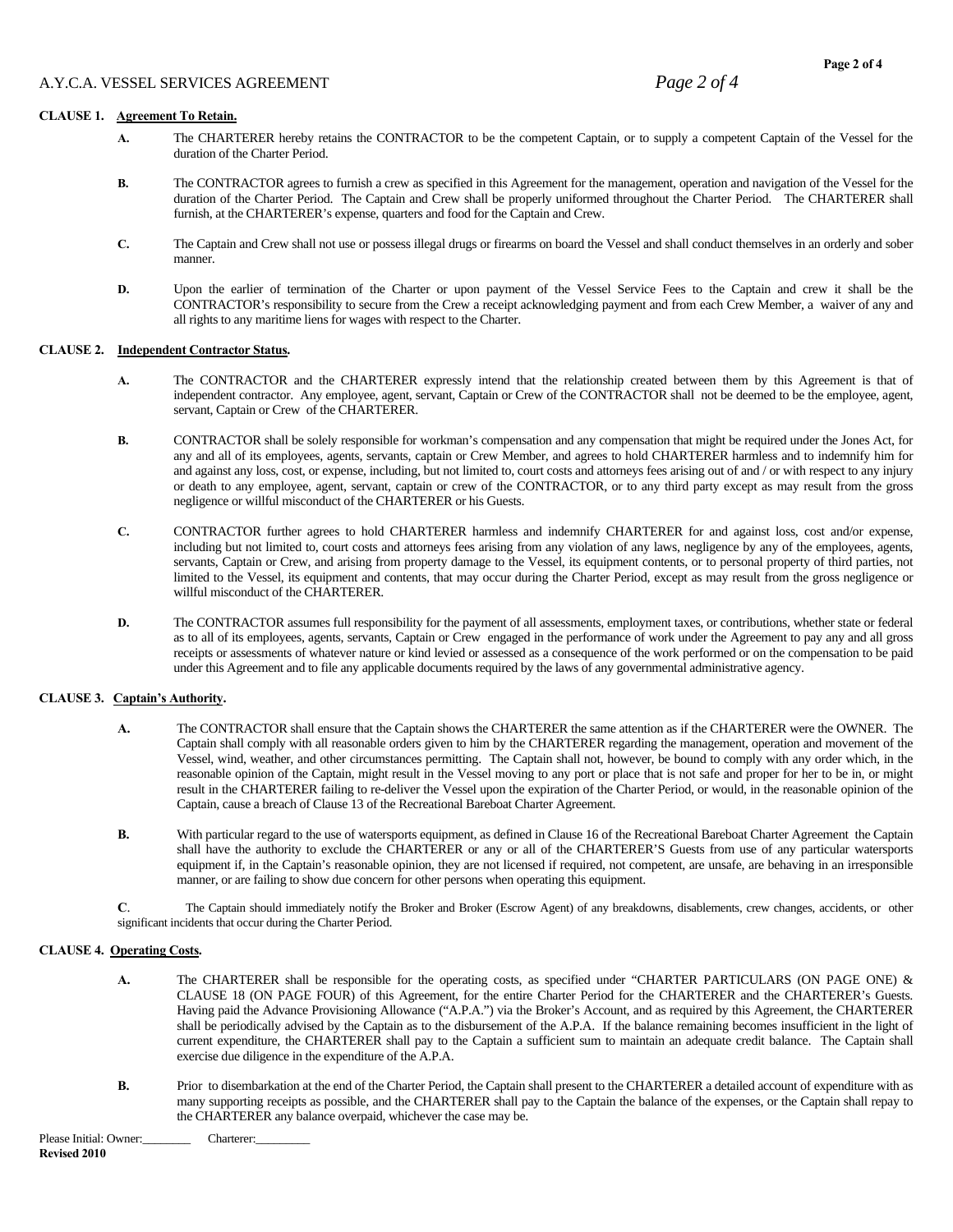## A.Y.C.A.VESSELSERVICES AGREEMENT *Page 3 of 4*

- **C.** Payment for special requirements or equipment, shore transport or excursions or any other expenses not customarily considered part of the Vessel's operating costs may be required to be paid via the Broker's account in advance or to the Captain on boarding in addition to the A.P.A.
- **D.** Unless specific alternative arrangements have been made in writing, in advance, all payments for operating costs etc. shall be payable. Payment by check, credit card or other negotiable instrument is not normally acceptable due to the itinerant nature of the Vessel's seasonal schedule and the CHARTERER should therefore ensure that he has sufficient funds available to cover all reasonably foreseeable expenses or arrange to deposit additional funds with the Broker.
- **CLAUSE 5. Delay In Delivery, Failure To Deliver, Cancellation By OWNER**.Refund of the Vessel Services Fee and A.P.A. shall be refunded by CONTRACTOR under the same terms as per the Recreational Bareboat Charter Agreement Clause 9.
- **CLAUSE 6. Delay In Re-Delivery**. The terms in Clause 10 of the Recreational Bareboat Charter Agreement, the terms of which are incorporated by reference herein as though fully set forth, shall apply to the Vessel Services Fee and A.P.A. in this Agreement.
- **CLAUSE 7. Cancellation By CHARTERER**. The Vessel Services Fee shall be refunded by CONTRACTOR to the CHARTERER as per the Recreational Bareboat Charter Agreement Clause 11. Any unused portion of the A.P.A. shall be refunded by CONTRACTOR to the CHARTERER as per the Recreational Bareboat Charter Agreement Clause 11.C.
- **CLAUSE 8. Breakdown Or Disablement**. A pro-rated share of the Vessel Services Fee to the CONTRACTOR and a refund of the Vessel Services Fee and A.P.A. if applicable to the CHARTERER will apply as defined in Clause 12 of the Recreational Bareboat Charter Agreement.
- **CLAUSE 9. Sale Of The Vessel**. Refund of Vessel Services Fee and A.P.A. shall be refunded as per the Recreational Bareboat Charter Agreement Clause 15. Liquidated damages as per Clause 15 of the Recreational Bareboat Charter Agreement shall also apply to the Vessel Services Fee.

#### **CLAUSE 10. Definitions**.

- **A.** Definitions for *Force Majeure*, CHARTERER, Broker and Broker (Escrow Agent) shall be the same as per the Recreational Bareboat Charter Agreement Clause 18.
- **B.** As used herein, the term "CONTRACTOR" and corresponding pronouns shall be construed to apply whether the CONTRACTOR is male, female, or corporate, singular or plural, as the case may be. For the purposes of this Agreement, the term CONTRACTOR shall be understood to mean the named company or individual, or any company owned or controlled by them including companies owned indirectly or via Trustees, and Director of such a company, Beneficial Owner, Nominee, or Agent.
- **CLAUSE 11. Arbitration, Applicable Law & Venue**. Subject to the provisions herein contained and unless otherwise specified in the appropriate space on Page 4 of an Addenda of this Agreement, any dispute in connection with the interpretation and fulfillment of this Agreement shall be decided by and in accordance with the rules and procedures of the American Arbitration Association, such arbitration to be held in the city and state of the CONTRACTOR's residence, unless another place is mutually agreed upon.
	- **A.** The dispute shall be referred to a single Arbitrator to be appointed by the Parties hereto. If the parties cannot agree upon the appointment of a single Arbitrator, the dispute shall be settled by three (3) Arbitrators, each party appointing one (1) Arbitrator, the third being appointed by the current president of the American Yacht Charter Association ("AYCA") or the Mediterranean Yacht Brokers Association ("MYBA").
	- **B.** Appointment of Arbitrators, or substitution of Arbitrators who are not available, shall be made within two (2) weeks of written notice by the other party, failing which the current president of AYCA or MYBA appointing the third Arbitrator shall also appoint an Arbitrator on behalf of the party who fails to appoint an Arbitrator.
	- **C.** The award rendered by the Arbitration Panel shall be final and binding upon both parties and may, if necessary, be enforced by a Court of any other competent authority in the same manner as a judgment in High Court.
	- **D.** If either party gives notice of arbitration proceedings, the Broker (Escrow Agent), after receiving notification of such proceedings, shall not deal with those monies held by Broker (Escrow Agent) without a mutual written agreement signed by both the OWNER and CHARTERER or in accordance with the order of the Arbitrators or their final award.
	- **E.** The monies should be held in a designated client account. This account should be interest bearing where banking rules permit. The Broker (Escrow Agent) may, with the agreement of both parties, pay the monies into an escrow account jointly controlled by the accredited legal representatives of both parties pending the result of the Arbitration.

Please Initial: Owner: Charterer:

**Revised 2010**